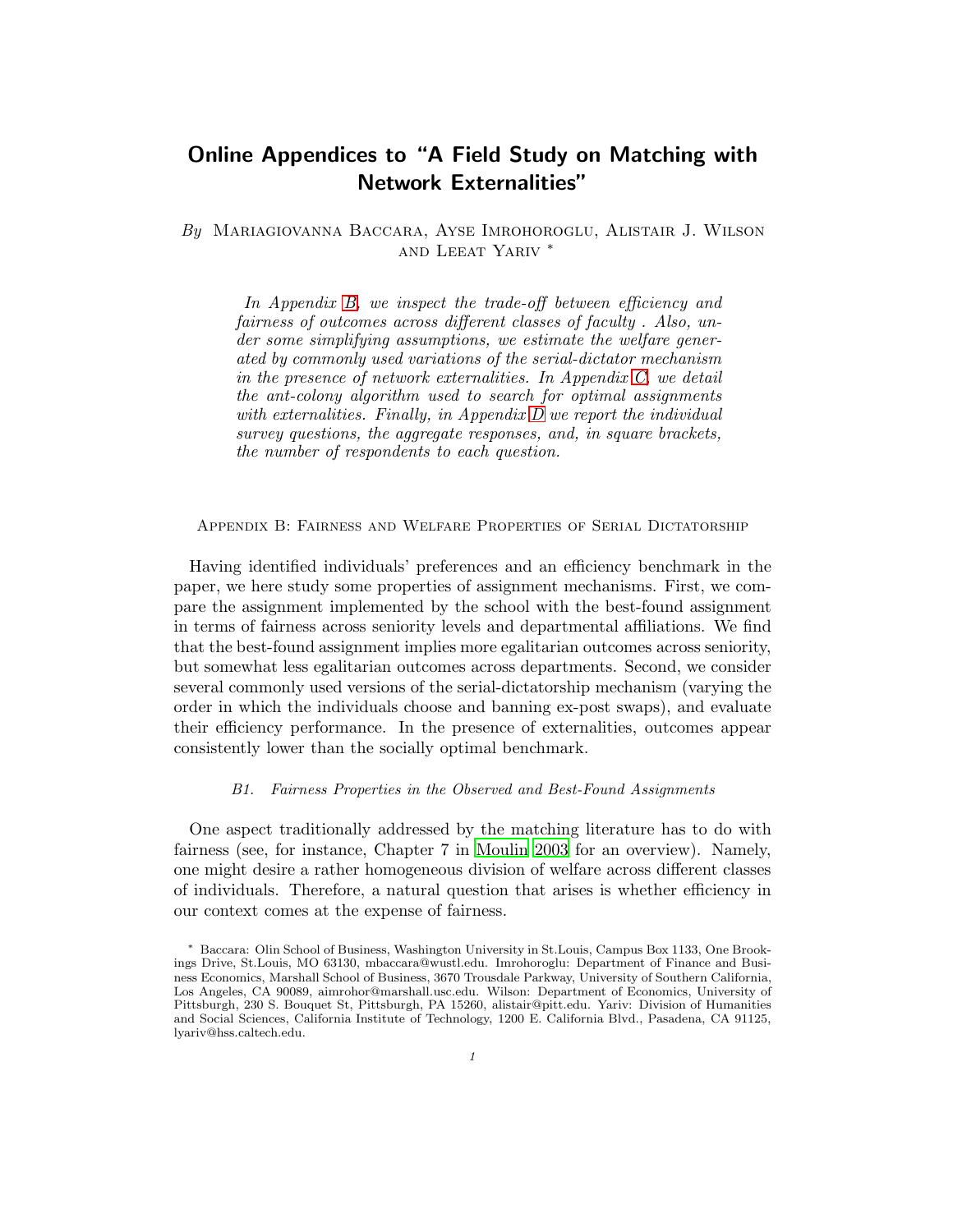<span id="page-1-0"></span>

Figure B1. : Utility Cumulative Distribution, by Seniority

In our application, there are two obvious dimensions according to which faculty can be classified: seniority and department affiliation. It is interesting to compare faculty outcomes at different seniority levels and across different departments under the observed assignment and the best-found one. Distributions over the assessed outcomes under each assignment are presented in Figures [B1](#page-1-0) and [B2.](#page-2-0)

Panels (a) and (b) in Figure [B1](#page-1-0) illustrate the comparison between seniors' and juniors' physical outcomes, evaluated according to the weights estimated in  $CL(i)$  for the physical office attributes.<sup>[1](#page-1-1)</sup> As can be seen, the wedge between outcomes experienced by different seniority levels is substantially greater under the observed assignment relative to the best-found one. Panel (a) shows that in the observed assignment the physical utility distribution of senior faculty firstorder stochastically dominates that for the junior faculty. This is intuitive: senior faculty chose first, and got better selections. Note that in Figure 2 of the paper,

<span id="page-1-1"></span><sup>&</sup>lt;sup>1</sup>Note that efficiency levels remain the same if individuals on floors 5 and 7 or floors 6 and 8 are exchanged. Such a switch could, however, affect fairness levels (if juniors and seniors are not uniformly distributed across floors). Hence, exchanges of floors could, in principle, raise the similarity of outcomes in Panel (b).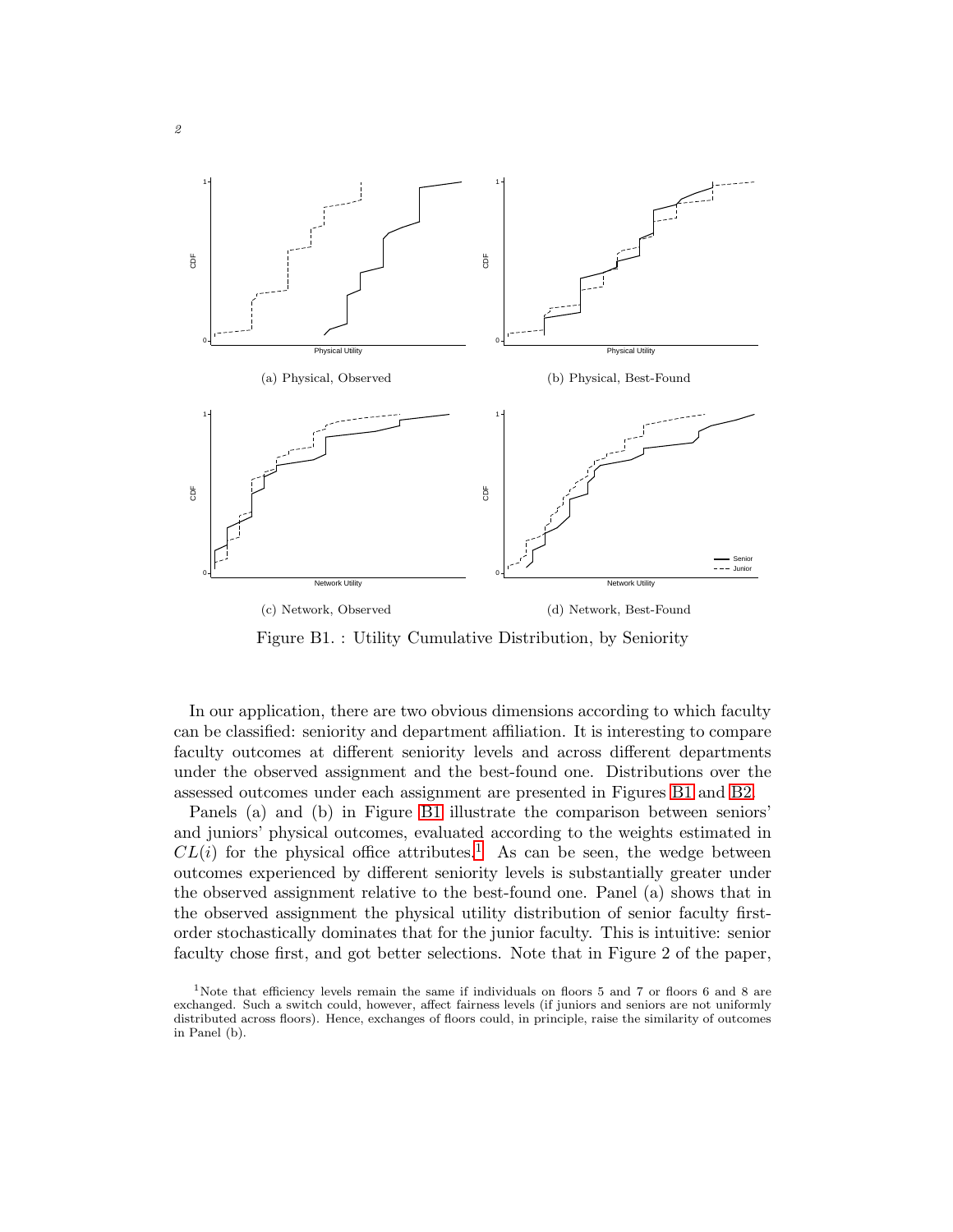<span id="page-2-0"></span>

Figure B2. : Utility Cumulative Distribution, by Department

white nodes, corresponding to senior faculty, are located predominantly on one side of the building, the more desirable western side. In contrast, in the best-found assignment, represented in Panel (b), the distributions for juniors and seniors are much closer.

In terms of network utility, junior and senior faculty experience similar outcomes under both assignments, as can be seen in panels (c) and (d). Ultimately, in terms of seniority, there does not seem to be a trade-off between fairness and efficiency. In fact, the best-found assignment appears to generate more egalitarian outcomes in terms of physical office attributes.

Figure [B2](#page-2-0) illustrates outcomes for faculty within different departments under the observed and best-found assignments. Panels (a) and (b) suggest that, with respect to department, there could be a tension between efficiency and fairness. Indeed, under the best-found assignment, the physical utility distribution of the departments are first-order stochastically ranked. The underlying reason for this is that, while efficiency pushes same-department faculty to be placed in proximity, this is likely to result in individual departments dominating different floors.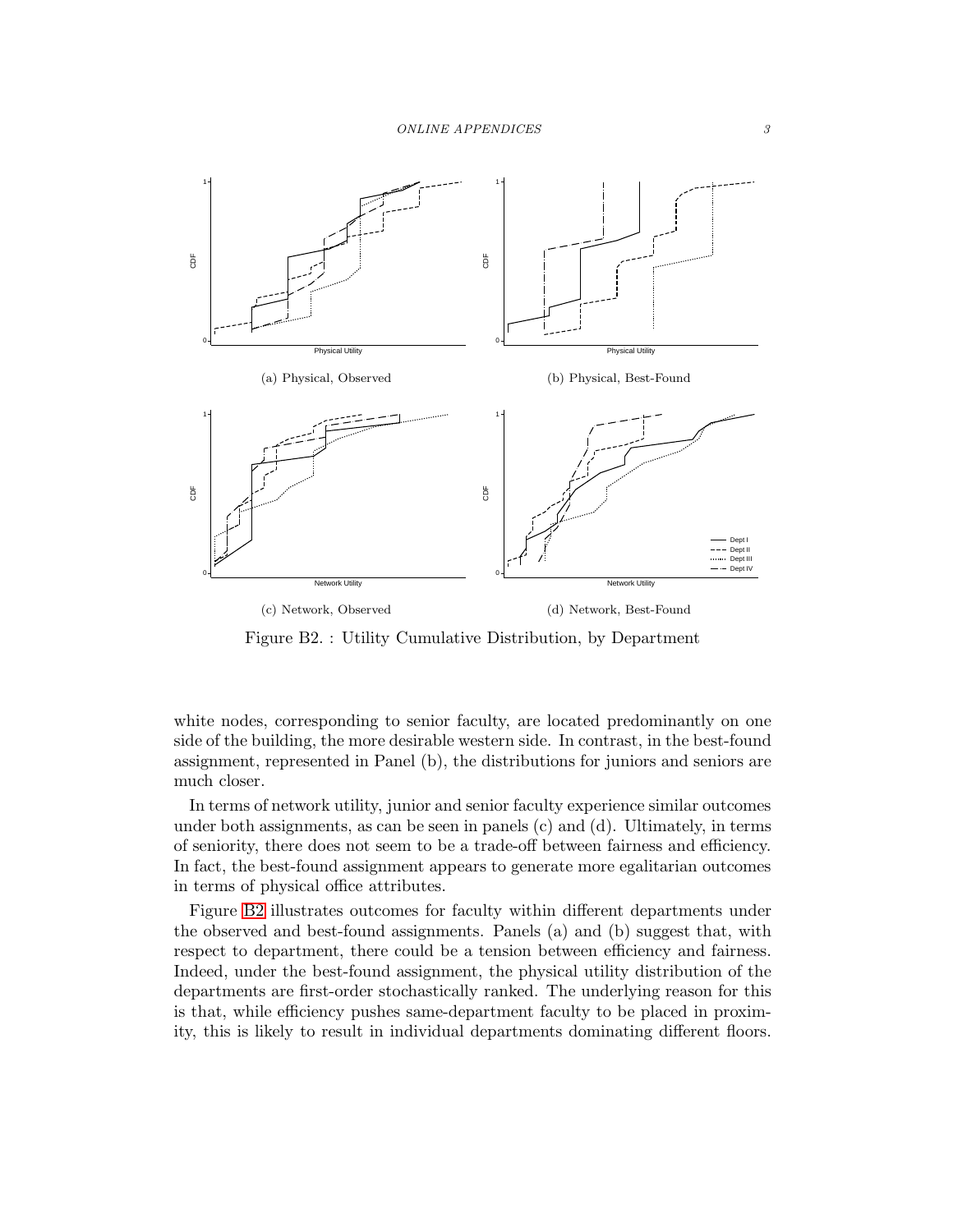Consequently, departments occupying higher floors will experience greater phys-ical utility levels.<sup>[2](#page-3-0)</sup> Panels (c) and (d) suggest that, even in terms of network utility, the best-found assignment entails greater variance in outcomes across departments.

## *B2. Welfare Properties of the Serial-Dictatorship Mechanism*

The analysis presented in the paper allows the evaluation of different mechanisms. Indeed, our estimates from Section 5 provide individual utilities, while the analysis of Section 6 provides a benchmark against which to compare any mechanism in welfare terms. In this section, we consider a class of variations of the mechanism implemented by the school. Namely, we consider several natural re-orderings of the faculty, and as is often the case in standard implementations of serial dictatorship, we do not allow for ex-post swaps.

As described in the paper, assessing the welfare properties of these mechanisms by calculating the corresponding Nash equilibria is computationally unfeasible. We therefore make simplifying assumptions on agents' strategic sophistication in predicting subsequent choices. In particular, we assume that each agent believes that all successors will select the office preferred according to its physical attributes.[3](#page-3-1)

We simulate the following three versions of serial-dictatorship: *Random Ordering*, under which faculty are allocated a draft order at random; *Seniority-Random Ordering*, in which higher seniority levels are given priority, and draft order within each seniority level is determined at random (as in the implemented mechanism); and *Department-Random Ordering*, in which departments choose in sequence, and within departments, members are ordered randomly.[4](#page-3-2)

To compute the overall utilities obtained by these mechanisms, we exploit the observed choices in our data as follows. We use the simplified beliefs described above to generate, for each individual's feasible office at the time of choice, a projected final assignment. Using the estimates of  $PS(iii)$  in the paper to weight the relative importance of the network attributes, we can therefore simulate the likelihood function for each choice, and estimate the scale of the network components vis- $\alpha$ -vis the physical ones by maximizing this likelihood. The estimated marginal effects of the network component on utility are reported as *Network Utility Scale* in Table [B1.](#page-4-0)

As in Section 6 of the paper, Table [B1](#page-4-0) includes three specifications for the relative network weights (derived from the results of  $PS(iii)$  in the paper), using the lower bounds of the estimated intervals, the lower bounds of the confidence

<span id="page-3-0"></span><sup>2</sup>The fact that efficient outcomes imply more fairness across seniority levels but less fairness across departments is robust to aggregating physical and network utilities into an overall utility using the methodology presented in section B2.

<span id="page-3-1"></span><sup>3</sup>This notion is reminiscent of the level-1 behavior described in the cognitive hierarchy literature (see, for example: [Stahl and Wilson](#page-13-1), [1994](#page-13-1), [1995](#page-13-2); [Costa-Gomes et al., 2001](#page-13-3), and references therein)

<span id="page-3-2"></span><sup>4</sup>Among all possible department orderings, we report results for the one generating the highest welfare levels.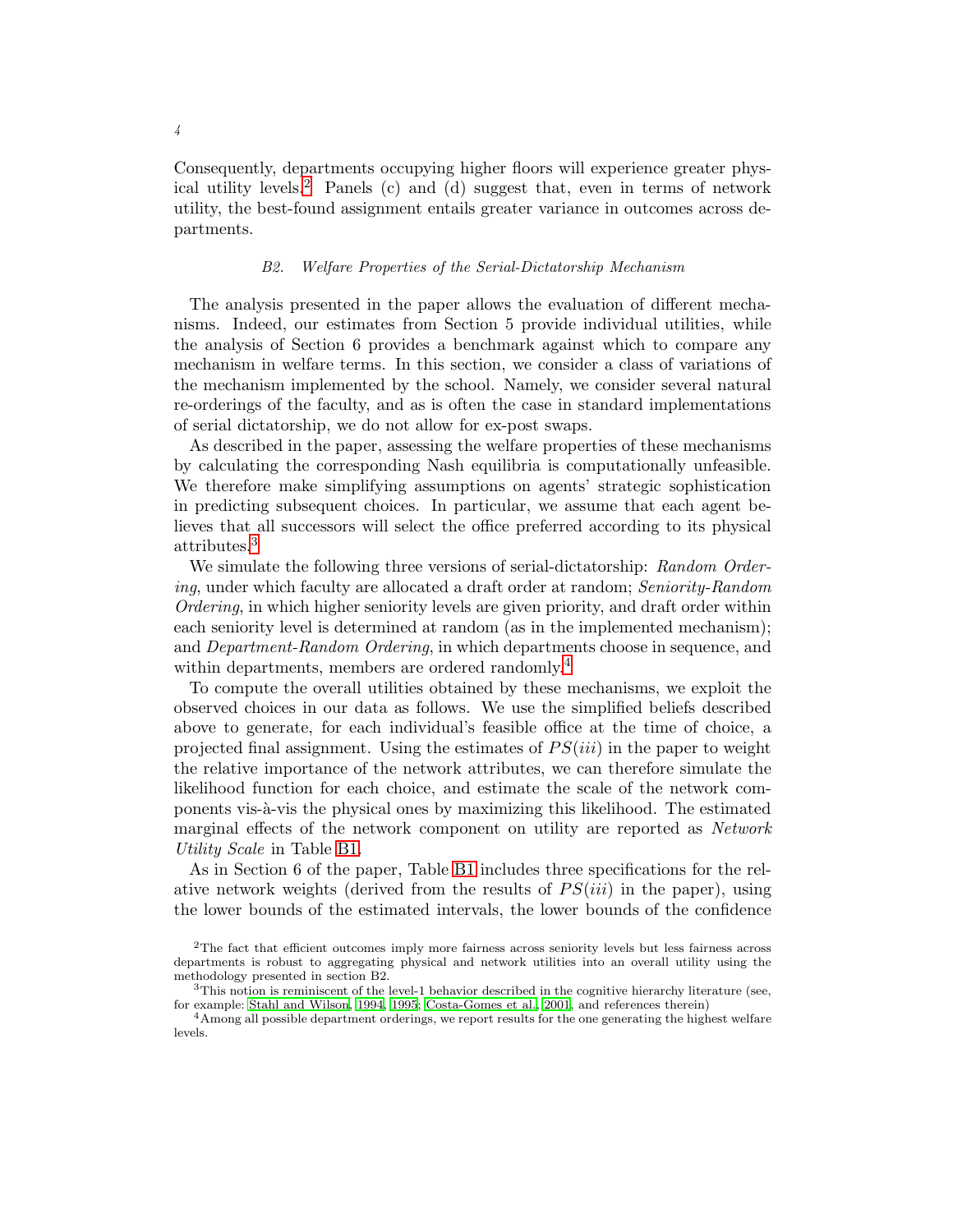<span id="page-4-0"></span>

|                             | S(i)              | S(ii)             | S(iii)        |
|-----------------------------|-------------------|-------------------|---------------|
| Network Weights             |                   |                   |               |
| Department                  | 1.00              | 1.00              | 1.00          |
| Coauthor                    | 3.00              | 0.35              | 3.75          |
| Coauthor and Friend         | 6.00              | 2.95              | 8.00          |
| <b>Estimates</b>            |                   |                   |               |
| Network Utility Scale $(1)$ | $7.3\%$           | 11.9\%            | $5.9\%$       |
|                             | (1.5)             | (2.2)             | (1.2)         |
| Lower Bound                 | 67.8%             | 66.2%             | 69.2%         |
| Simulations                 |                   |                   |               |
| Seniority-Random Ordering   | $36.2\%$ [79.5%]  | 40.3\% [79.5\%]   | 35.9% [80.3%] |
|                             | (5.8)             | (5.6)             | (5.5)         |
| Random Ordering             | $33.2\%$ [78.5\%] | 37.8% [79.0%]     | 32.2% [79.2%] |
|                             | (5.2)             | (5.6)             | (5.5)         |
| Department-Random Ordering  | 46.2\% [82.7\%]   | $54.5\%$ [84.6\%] | 44.7% [83.0%] |
|                             | (6.4)             | (6.8)             | (6.5)         |

Table B1—: Welfare Analysis of Serial Dictatorship

Note: Standard errors in parentheses under estimates of network effect; standard deviations in the simulations.  $(\dagger)$  Network Utility Scale is measured as an increase in the offices' selection probability given an additional department link, as in Table 3 from the paper.

intervals, and the mid-points of the estimated intervals. We name these specifications  $S(i)$ ,  $S(ii)$ , and  $S(iii)$ , respectively. In each column, we first report the network weights used. The *Lower Bound* is the portion of the utility derived from physical office attributes only. Since we assume that faculty value offices' physical characteristics identically, this value does not depend on the assignment chosen and represents a lower bound on the overall utility obtained by any assignment. The remaining percentages are all expressed relative to the relevant best-found assignment detailed in Section 6 of the paper. Each mechanism's performance is measured in two ways: in terms of the network utility, and in terms of the overall utility (the latter reported in square brackets and calculated using the *Network Utility Scale*).

The best ordering we identify corresponds to individuals belonging to the same department choosing in sequence. In particular, the *Department-Random Ordering* obtains up to 54.5% of the maximal network utility and 84.6% of the maximal overall utility level (see  $S(ii)$ ). However, the wedge between the maximal welfare generated by serial dictatorship and the best-found assignment remains important. In fact, even in  $S(ii)$ , the best performance of the serial dictatorship mechanism generates utility levels that approximately mid-way between the lower bound on utility levels (given by 66.2%) and the best found assignment (100% by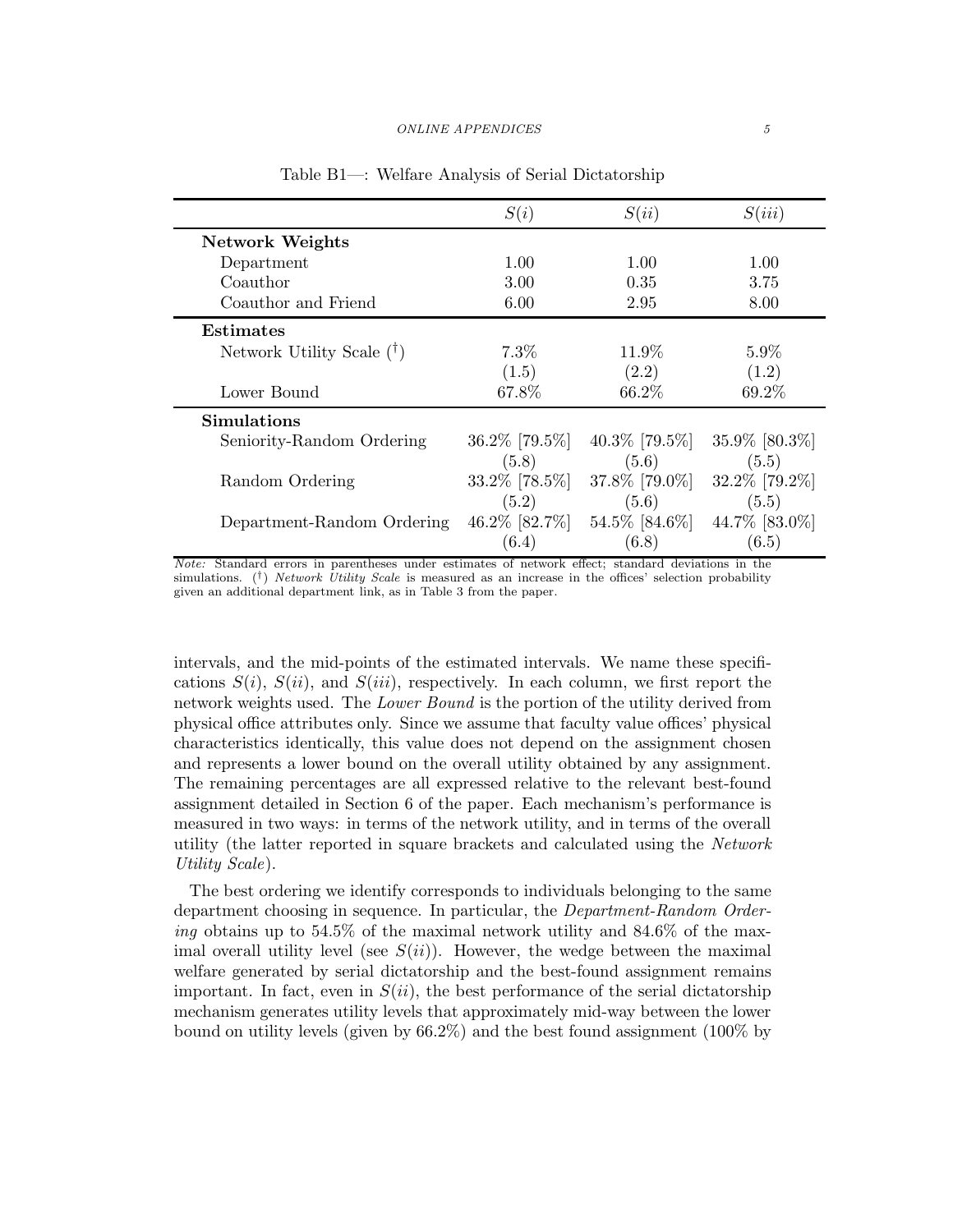construction).

As a robustness check, we have also conducted similar analyses with more sophisticated beliefs. Specifically, we suppose that faculty members believe that subsequent individuals select offices under the assumption that *their followers* will base their decision only using offices' physical characteristics (thereby adding another 'level' to the cognitive process). The results are similar to the ones obtained with the described, more naive, belief specification.

6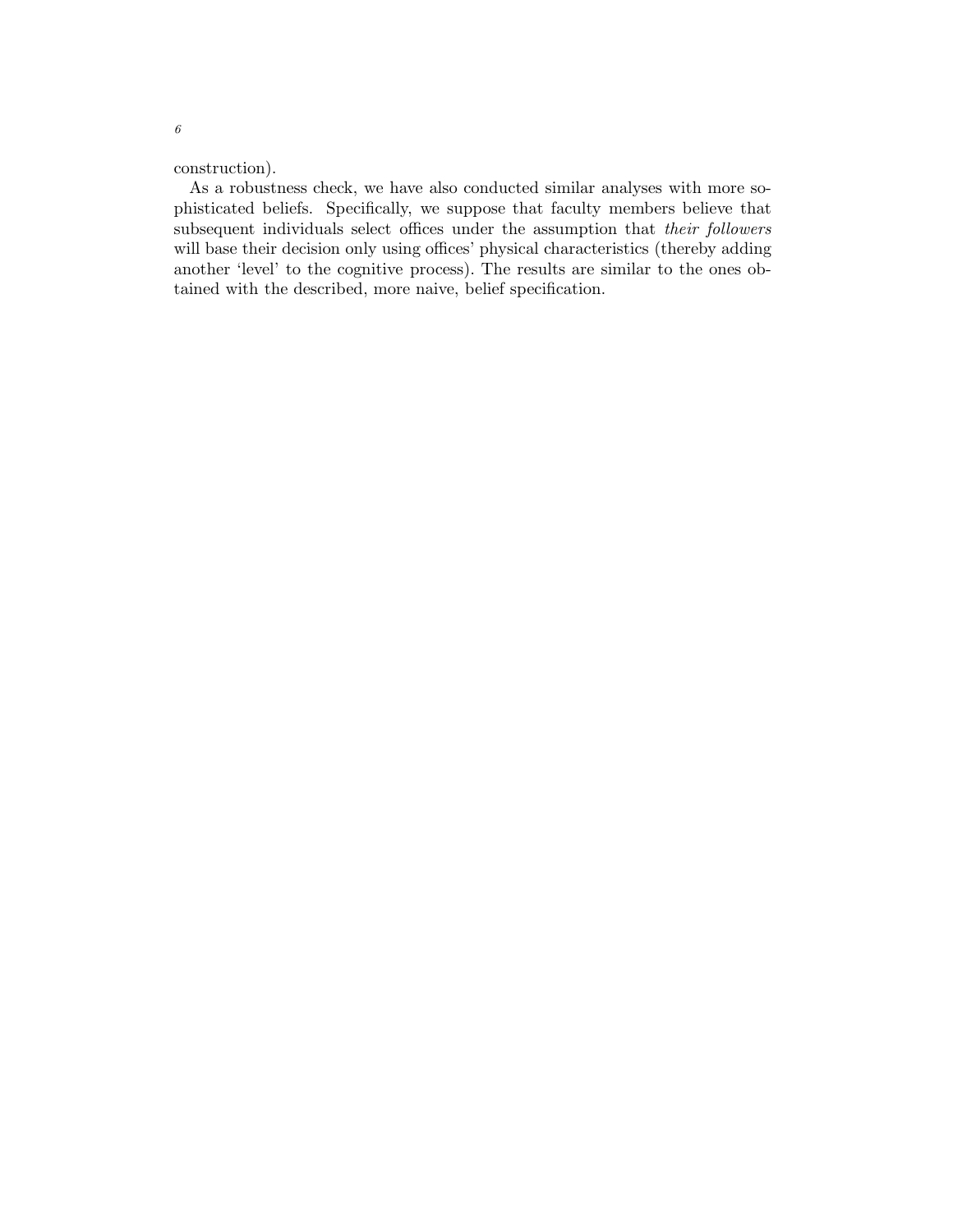#### ONLINE APPENDICES  $\gamma$

## Appendix C: The Ant Colony Algorithm

<span id="page-6-0"></span>Ant Colony Algorithms are probabilistic search methods for optimization in combinatorial problems, first introduced by [Dorigo \(1992](#page-13-4)). They are named after the natural process they emulate: in the task of finding and retrieving food, ants deposit a pheromone trail along the path between a new food source and their colony. Other ants are attracted by these trails and follow them to the food source, leaving their own trail as they go. Given some randomness in the ants' behavior, and the fact that old pheromone deposits decay over time, the shortest path ends up being chosen more frequently. The pheromones act as a method of communication between the individuals, helping the colony as a whole optimize. The algorithm utilizes a number of probabilistic agents, the 'ants,' that make successive random assignments within a graph. Assignments that are ranked highly by the objective are reinforced through a larger likelihood of occurring in the future, a process that [Dorigo et al. \(1996](#page-13-5), DMC henceforth), term *autocatalytic*—a self-sustaining positive-feedback process.

In our application, each faculty in  $\mathcal{F} = \{1, \ldots, N\}$  and each office in  $\mathcal{O} =$  $\{1, \ldots, N\}$  constitute nodes on a completely connected bipartite graph. That is, each 'faculty' node  $f$  is connected to each 'office' node  $o$ , and vice-versa. Therefore, each edge is indexed by a faculty-office pair  $(f, o)$ , which represents the assignment of faculty  $f$  to office  $o$ . The algorithm describes a process in which a probability distribution over the edges of the graph is used to generate  $M$ sample assignments. The sample assignments are then assessed by the objective function, and the probability distribution is updated to increase the likelihood of better assignments.

The probability distribution is constructed from two matrices: a *pheromone matrix*  $\Xi(t)$ , which changes over the algorithm's run, and a fixed matrix  $\Omega$ , termed *the heuristic*. Each has a specific function within the algorithm. The heuristic,  $\Omega$ , provides an *ex ante* measure for the desirability of each edge  $(f, o)$ , and guides the assignments in the early phase of the algorithm. The pheromone  $\Xi(t)$  encodes the information learned during the algorithm's run. At the outset, we start with an initial distribution of the pheromone  $\Xi(0) = {\xi_{f,o}(0)}$  that assigns a small equal level to all the edges in  $\mathcal{F} \times \mathcal{O}$  (i.e., for each facultyoffice pair  $(f, o)$ ,  $\xi_{f, o}(0) = \varepsilon$ . We follow DMC in constructing the heuristic as follows: Given the network connection matrix B, and the office proximity matrix **H**, we define  $\mathbf{\Omega} = \mathbf{B} \boldsymbol{\iota} (\mathbf{H} \boldsymbol{\iota})^{\prime}$ .<sup>[5](#page-6-1)</sup> That is, the heuristic for each pair  $(f, o)$  is given by  $\omega_{f,o} = (\sum_{f' \in \mathcal{F}} b_{ff'}) \cdot (\sum_{o' \in \mathcal{O}} h_{oo'})$ , the product of the faculty member f's total connection value and the office o's neighbors.<sup>[6](#page-6-2)</sup> As such, higher values in  $\Omega$  are given to faculty-office pairs in which the office allows for many neighbors and the faculty member has many connected colleagues.

<span id="page-6-1"></span> $5$ From Section 6.1, recall that B describes the overall intensity of network externalities between any two agents  $f$  and  $f'$  and  $H$  describes the proximity of any two offices  $o$  and  $o'$ .

<span id="page-6-2"></span><sup>&</sup>lt;sup>6</sup>In our program, we actually used the normalized heuristic matrix  $\tilde{\Omega} = \frac{\Omega}{\omega}$ , where  $\overline{\omega}$  was the average entry of  $\Omega$ .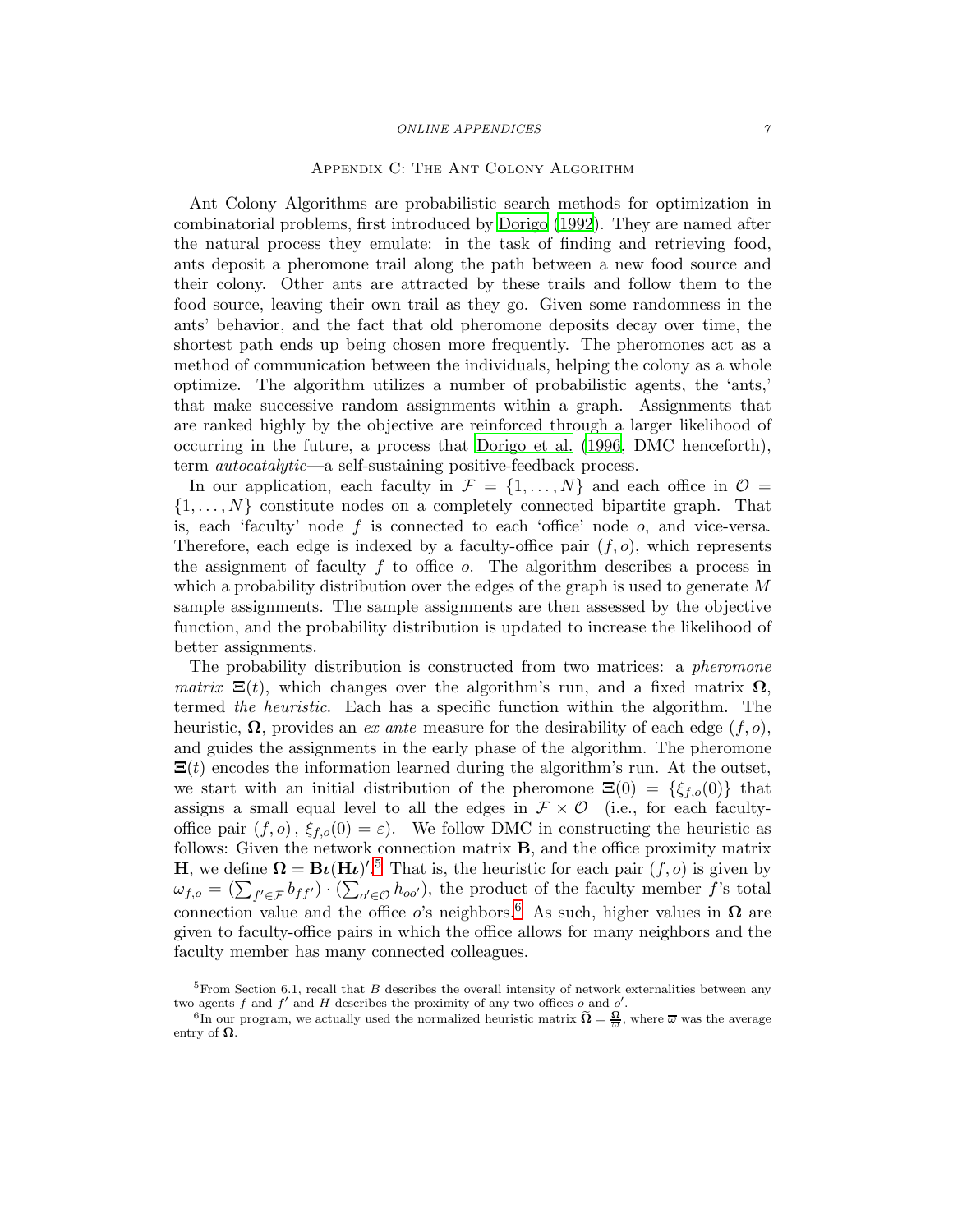We now outline the assignment algorithm in detail, given the heuristic  $\Omega$  and a particular starting level of the pheromone matrix  $\Xi(0)$ . At each iteration  $t \geq 0$ , the algorithm carries out the following procedure.

(a) Ordering Randomization. Determine a random ordering of faculty,  ${f_1, \ldots f_N}.$ 

(b) Faculty Assignment. For  $n = 1, ..., N$ , assign each faculty  $f_n$  to a particular location  $o_n$  among the offices still unassigned, i.e.,  $o_n \in \mathcal{O}_n$ , where  $\mathcal{O}_1 \equiv \mathcal{O}$ , and  $\mathcal{O}_n \equiv \mathcal{O}_{n-1} \setminus \{o_{n-1}\}\.$  The probability of a particular location  $o \in \mathcal{O}_n$  being chosen for faculty  $f$  is given by

$$
g_{f_n,o}^t = \frac{\xi_{f,o}^\rho(t) \ \omega_{f,o}^\sigma}{\sum_{k \in \mathcal{O}_n} \xi_{f,k}^\rho \omega_{f,k}^\sigma},
$$

where  $\xi_{f,o}(t)$  is the generic element of the pheromone level matrix in period t,  $\Xi(t)$ , and  $\rho$  and  $\sigma$  are parameters that control the weight given to the heuristic and the pheromone levels, respectively, in determining the location probabilities.

(c) Ant iteration. At each iteration  $t \geq 0$ , steps (a) and (b) are repeated M times (where each run represents a particular 'ant'). Each repetition generates a candidate assignment  $\tilde{\mu}_m^t$ .

(d) Pairwise stability. For all  $n = 1, ..., N$ ,  $m = 1, ..., M$ , we then use our notion of pairwise stability to improve the candidate assignment  $\tilde{\mu}_m^t$  through a<br>decedence  $\tilde{\lambda}$ . Formally the lead asset starte of  $\tilde{\lambda}^t$  decrees and an feature in local search.<sup>[7](#page-7-0)</sup> Formally, the local search starts at  $\tilde{\mu}_m^t$ , draws a random faculty pair  $(f, f')$  and checks if an office swap (with transfers) would be mutually profitable. If it is, the pair swap is implemented and the pairwise-stability process starts over with the new assignment  $(\widetilde{\mu}_m^t)_f^{f'}$  $f$ . If no office swap is profitable, the process selects another faculty pair  $(f, f')$  from those remaining. The local-search algorithm ends when the assignment is pairwise stable.<sup>[8](#page-7-1)</sup> The benefit of adding this step is that the local search algorithm is fairly quick, and can move quite far from the initial candidate assignment  $\tilde{\mu}_m^t$ , taking the local network structure into account more explicitly. The initial placements are structured by the ant-colony probabilities, so assignments 'closer' to previous local maxima are more likely to occur, but the algorithm's "deviations" are now used in a more efficient way.<sup>[9](#page-7-2)</sup> The denote the resulting assignment by  $\mu_m^t$ .

(e) Welfare Computation. The value for the assignment resulting from step (d),  $\mu_m^t$ , is calculated according to the aggregate welfare function, given by

$$
W(\mu_m^t) = \sum_{f \in \mathcal{F}} u_f(\mu_m^t) = \sum_{f=1}^N \sum_{l=1}^L \beta_l k(f, \mu, l))
$$

<span id="page-7-0"></span><sup>7</sup>Note that Proposition 1 guarantees, given our assumptions, that any bilateral improvement is also a global improvement.

<sup>8</sup>Because any profitable swap strictly increases total welfare, and the globally best assignment is pairwise stable, this process ends in a finite number of iterations at a pairwise-stable assignment.

<span id="page-7-2"></span><span id="page-7-1"></span><sup>&</sup>lt;sup>9</sup>In particular, simulation evidence suggests that in lower-dimensional problems, the ant-colony algorithm with local search is better at finding global maxima than the ant-colony alone.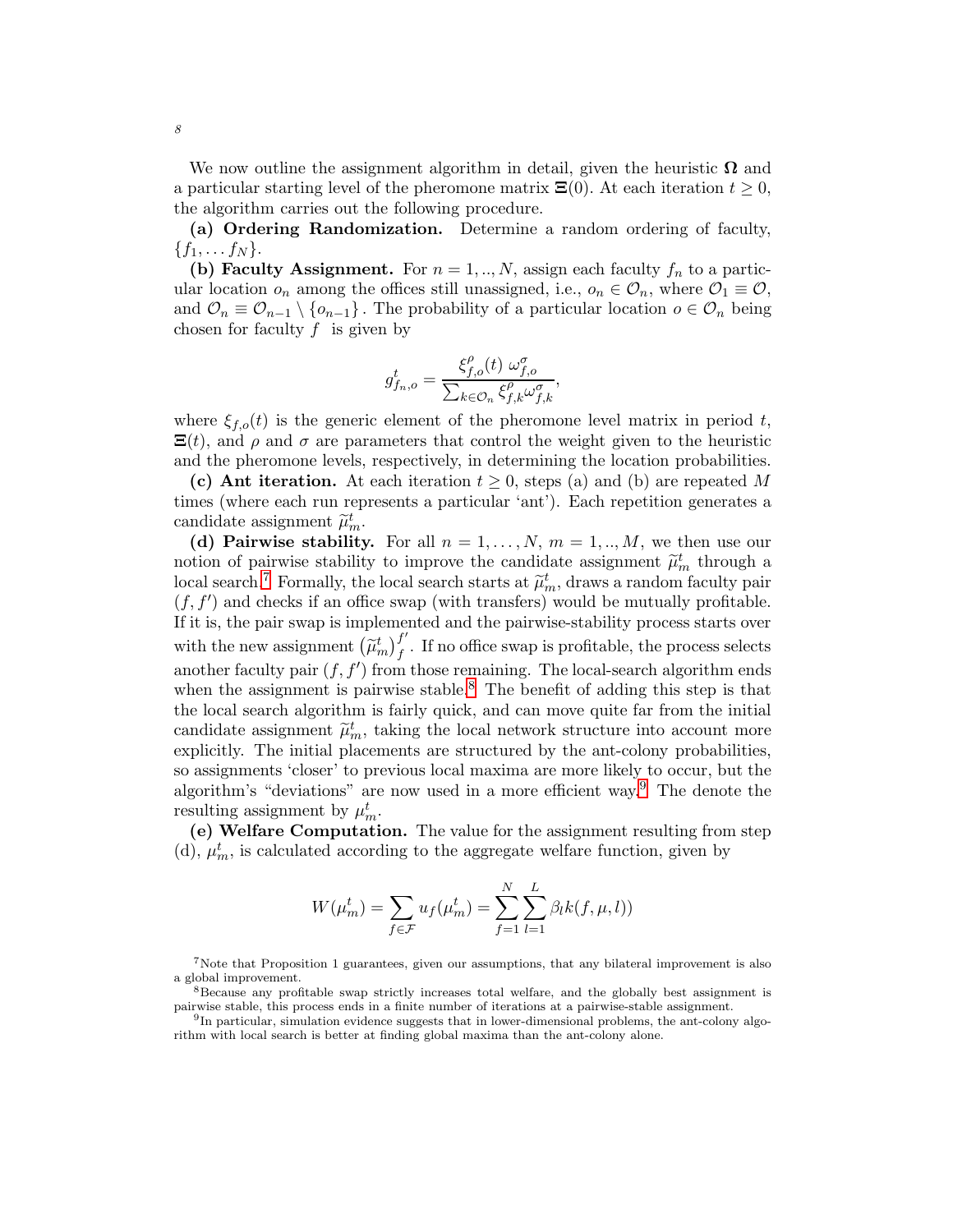#### ONLINE APPENDICES 9

where, according to the notation used in Section 5,  $k(f, \mu, l)$  is the number of faculty from network layer  $l, l = 1, ..., L$  that are in f's neighborhood under the assignment  $\mu$ , and  $\beta_l$  is the estimated coefficient associated with network layer l. Let  $\mu^*$  be the current best-found assignment. If  $W(\mu_m^t) > W(\mu^*)$ , we set  $\mu^* = \mu_m^t$ .

(f) Updating the pheromone matrix  $\Xi(t)$  between t and  $t + 1$ . The algorithm changes the distribution from which assignments are drawn by making the assignments that generate high welfare levels more likely to occur. In the simplest formulation, this is achieved by adding the term  $\gamma W(\mu_m^t)$  (where  $\gamma$  is a chosen scale parameter) to the pheromone level of all edges used in each assignment. More specifically, for every edge  $(f, o)$ , we calculate the new pheromone level according to

$$
\xi_{f,o}(t+1) = \lambda \xi_{f,o}(t) + \gamma \sum_{i=1}^{M} W(\mu_m^t) \mathbf{1} \{ \mu_m^t(f) = o \},
$$

where  $\lambda$  is the decay parameter of pheromones. If we write the assignment function  $\mu$  as an assignment matrix  $\mathbf{X}(\mu)$  (so that  $x(\mu)_{f,o} = 1$  whenever  $\mu(f) = o$ , and 0 otherwise), this has the matrix form:

$$
\Xi(t+1) = \lambda \Xi(t) + \gamma \sum_{i=1}^{M} W(\mu_m^t) \mathbf{X}(\mu_m^t).
$$

The process places higher weight on highly efficient assignments (i.e., assignments that generate more network connections).

Alternatively, it is possible to reward each edge via its contribution to total welfare—that is, we could instead deposit  $\sum_{l=1}^{L} \beta_l k(f, \mu, l)$  pheromones on each utilized edge  $(f, \mu(f))$ . This process is called an *Ant-Quantity* algorithm, as opposed to the previous specification, which is known as an *Ant-Cycle* algorithm. DMC provide simulation results suggesting better performance from the Ant-Cycle specification in the Traveling-Salesman Problem, attributing the effect to the higher saliency for global placements in the latter stages of an algorithm's run. One final variation on the procedure is called an *Elitist Ant Colony*, in which we follow the above algorithm with an additional pheromone component derived from the best assignment  $\mu^*$  found over the M repetitions. That is, the pheromone update process is given by

$$
\Xi(t+1) = \lambda \Xi(t) + \gamma \left[ m^* W(\mu_m^t) \mathbf{X}(\mu^*) + \sum_{i=1}^{M-m^*} W(\mu_m^t) \mathbf{X}(\mu_m^t) \right],
$$

where  $m^*$  is a parameter representing the number of elitist ants who follow the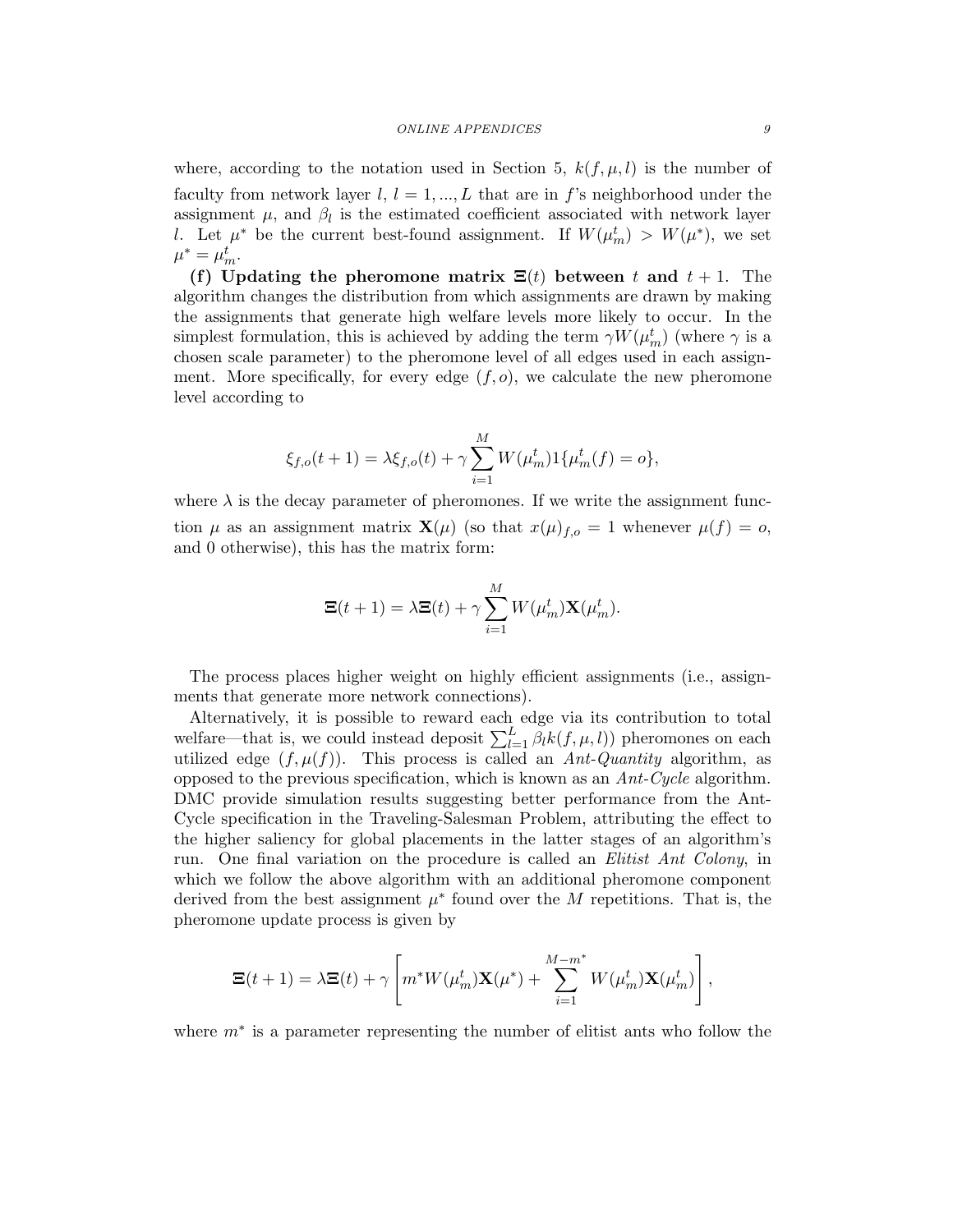best-found assignment.

(g) End Condition. Since for any two consecutive periods the objective  $W(\mu^*)$  is likely to remain the same, a convergence condition cannot easily be used as an end condition. Consequently, the end-condition for the algorithm is either a certain number of iterations  $T$ , or a limit on the run-time. However, during the algorithm's run it is sometimes necessary to reset the process. This is because the pheromone matrix can converge in a way that does not leave enough variation to the stochastic assignment process. One way to avoid this is to reduce the parameter  $\rho$ , keeping in mind that, as we do that, the positive-feedback process becomes less important.<sup>[10](#page-9-0)</sup>

In our specific application, a problem arising with the procedure is that location probabilities for faculty members are independent. Ideally, we would like to probabilistically re-sample the location for a defined group. However, the algorithm internalizes the social network structure only through the objective W and the heuristic matrix  $\Omega$ , and samples deviations of individual members independently. While we added Step (d) to the DMC procedure to mitigate this limitation, more complicated structures might allow for correlated locations of small groups within the innermost loop.

The main advantages of the ant-colony algorithm are its fairly robust globalsearch properties and relatively simple implementation. In addition, the algorithm seems flexible and easy to customize to particular applications, for example by treating pheromone levels in alternative ways as illustrated above. The main drawbacks are the large number of parameters that need to be specified by the user.

<span id="page-9-0"></span><sup>&</sup>lt;sup>10</sup>DMC recommends setting  $\rho = 1$ , and  $\sigma = 5$  and  $\lambda = 0.5$ . However, in general, one may have to experiment with different parameters to uncover potential trade-offs. Decreasing  $\lambda$  leads to a greater ability to forget previous assignments, but decreasing it too much results in a large variance in the path of the algorithm. Increasing  $\rho$  leads to a greater focus on the pheromone process and less on the heuristic one, which has negative implications in the early iterations, where we want to use the heuristic to guide search. Similarly, increasing  $\sigma$  places greater weight on the heuristic, which is beneficial in early iterations, but reduces the global search properties in later iterations. In many ways, the algorithm provides an interesting starting point from which one can set up search procedures tailored for a specific problem.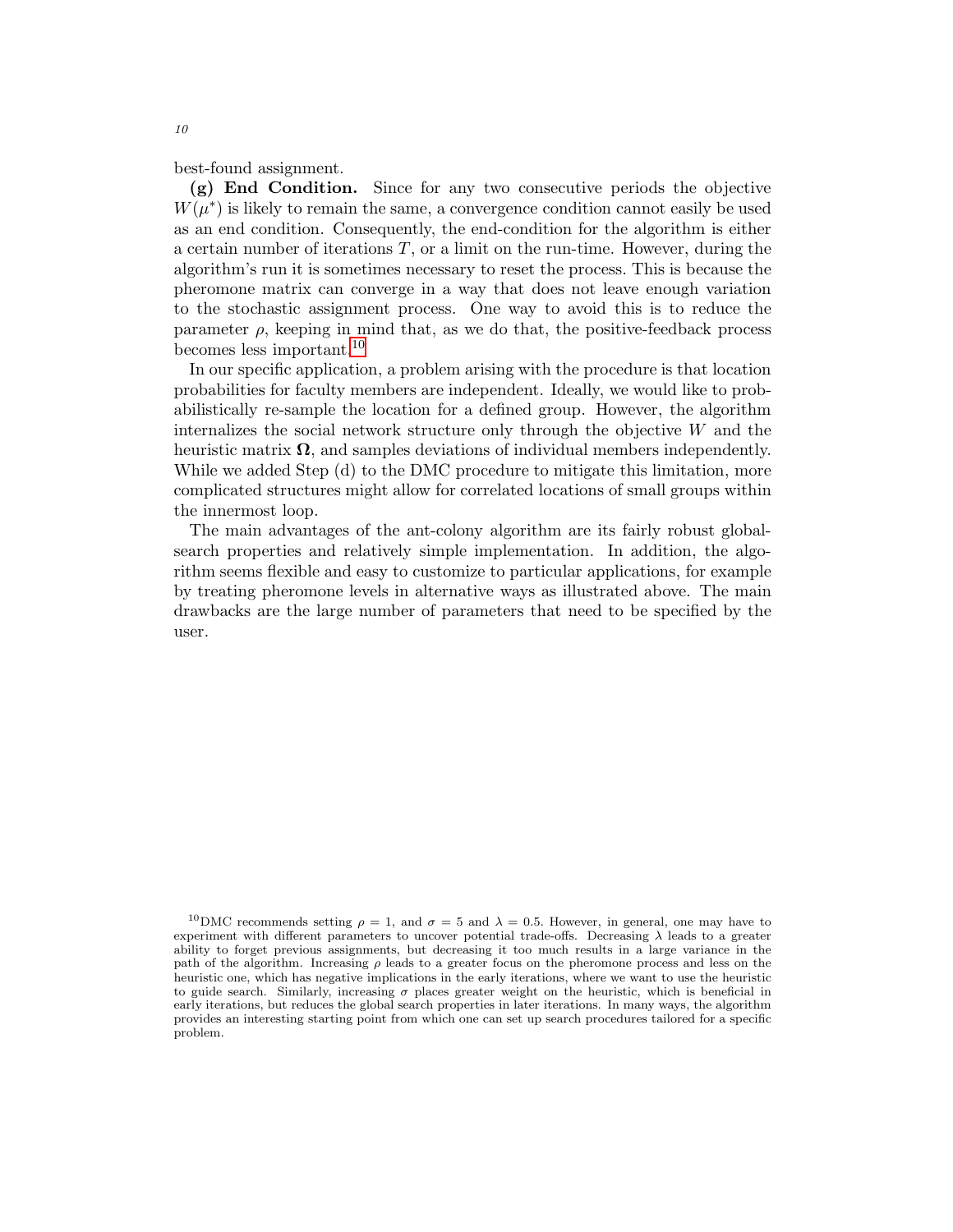## Appendix D: The Faculty Survey

<span id="page-10-0"></span>Hello and thank you for responding!

Your survey responses will be strictly confidential and data from this research will be reported only in the aggregate. Your information will be coded and will remain confidential. Please start with the survey now by clicking on the Continue button below.

1) Your name:

Department:

2) How many days a week do usually come into your office? [38 and 37]

| Teaching period                                                                                  |  |  | $1(2.63\%)$ $2(2.63\%)$ $3(13.16\%)$ $4(39.47\%)$ $5(23.68\%)$ $>5(18.42\%)$ |
|--------------------------------------------------------------------------------------------------|--|--|------------------------------------------------------------------------------|
| Non-teaching period $1(2.70\%)$ $2(18.92\%)$ $3(10.81\%)$ $4(32.43\%)$ $5(27.03\%)$ $>5(8.11\%)$ |  |  |                                                                              |

3) How many hours (on average) do you spend at the office? [38]

Teaching period  $\langle 2(0\%), 2-5(5.26\%) \quad 5-8(39.47\%) > 8(55.26\%)$ Non-teaching period  $\langle 2(0\%), 2-5(2.63\%), 5-8(60.53\%) \rangle > 8(36.84\%)$ 

4) In a typical week, which days of the week to do you come into your office? [38]

| Monday:    | $(18.24\%)$ |
|------------|-------------|
| Tuesday:   | $(19.50\%)$ |
| Wednesday: | $(17.61\%)$ |
| Thursday:  | (18.87%)    |
| Friday:    | $(22.01\%)$ |
| Weekend:   | (3.77%)     |

5) Do you try to come to the office when your office neighbors are around? [38]

| Yes, I try to coordinate:                    | $(31.58\%)$ |
|----------------------------------------------|-------------|
| I do not think about it:                     | $(68.42\%)$ |
| No, I try to arrive when they are not there. | $(0\%)$     |

- 6) Please name up to 5 people you have lunch with on a regular basis and specify the number of times in a typical week that you have lunch with each of these. [27]
- 7) Please name up to 5 of your most recent coauthors within the business school and the year in which you have last worked together. [21]
- 8) Please name up to 5 personal friends (people with whom you interact socially with outside school at least once a month) from within the business school. [13]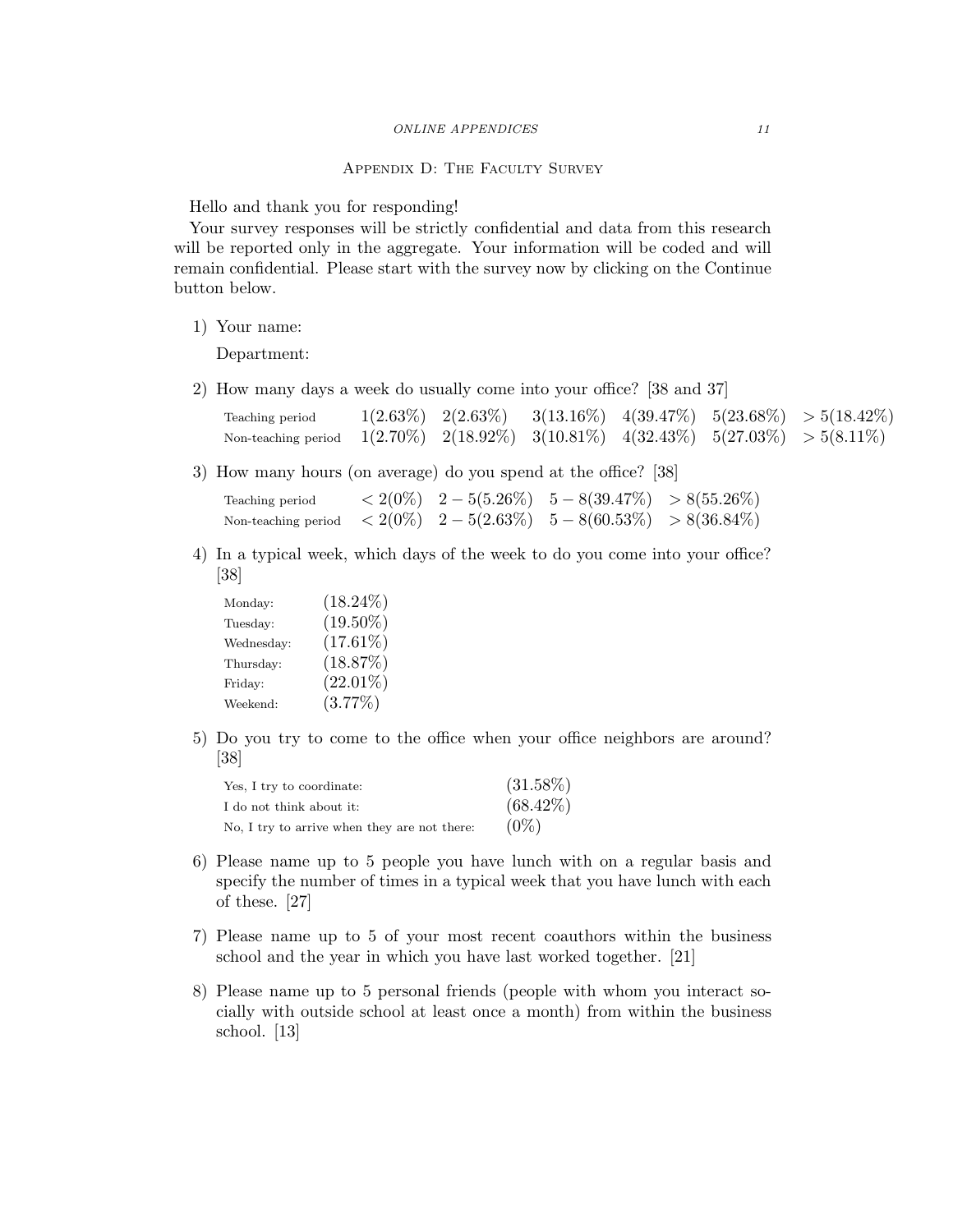- 9) Please name up to 5 colleagues that would be valuable for you to have on your floor. [28]
- 10) On a scale of 1-10, how important to you are the floor (4-8), exposure (east, west, or south), and size (corner office or standard office) for the quality of an office (where 1 is least important and 10 is most important)? [37]

| Floor:    | $1(10.81\%)$ | $2(5.41\%)$  | $3(8.11\%)$  | $4(5.41\%)$  | $5(10.81\%)$  |
|-----------|--------------|--------------|--------------|--------------|---------------|
|           | $6(5.41\%)$  | $7(13.51\%)$ | $8(8.11\%)$  | $9(10.81\%)$ | $10(21.62\%)$ |
| Exposure: | $1(8.11\%)$  | $2(8.11\%)$  | $3(5.41\%)$  | $4(8.11\%)$  | $5(18.92\%)$  |
|           | $6(8.11\%)$  | $7(8.11\%)$  | $8(16.22\%)$ | $9(8.11\%)$  | $10(10.81\%)$ |
| Size:     | $1(10.81\%)$ | $2(5.41\%)$  | $3(2.70\%)$  | $4(8.11\%)$  | $5(18.92\%)$  |
|           | $6(10.81\%)$ | $7(5.41\%)$  | $8(13.51\%)$ | $9(10.81\%)$ | $10(13.51\%)$ |

11) For a particular exposure and size of office, please rank the floors from 1- 5 (where 1 would be your most preferred floor and 5 would be your least preferred floor). [43]

| Floor 4: $1(14.29\%)$ | $2(0.00\%)$               | $3(5.71\%)$ | $4(0.00\%)$  | $5(80.56\%)$ |
|-----------------------|---------------------------|-------------|--------------|--------------|
| Floor 5: $1(0.00\%)$  | $2(14.29\%)$ $3(11.43\%)$ |             | $4(71.43\%)$ | $5(2.78\%)$  |
| Floor 6: $1(8.57\%)$  | $2(11.43\%)$ $3(74.29\%)$ |             | $4(5.71\%)$  | $5(0.00\%)$  |
| Floor 7: $1(8.57\%)$  | $2(68.57\%)$ $3(2.86\%)$  |             | $4(17.14\%)$ | $5(2.78\%)$  |
| Floor 8: $1(68.57%)$  | $2(5.71\%)$ $3(5.71\%)$   |             | $4(5.71\%)$  | $5(13.89\%)$ |

- 12) On a scale of 1-10, what was the importance of your office neighbors to you prior to moving (where 1 is least important and 10 is most important)? [37]  $1(10.81\%)$   $2(0.00\%)$   $3(5.41\%)$   $4(8.11\%)$   $5(2.70\%)$   $6(10.81\%)$  $7(5.41\%) \qquad 8(8.11\%) \qquad 9(24.32\%) \qquad 10(24.32\%)$
- 13) If you are part of a particular research cluster within your department, please identify it. [26]
- 14) On a scale of 1-10, how important is it for you to be on the same floor with members of your own department and research cluster (where 1 is least important and 10 is most important)? [37 and 35]

| Department:                   | $1(5.41\%)$  | $2(2.70\%)$ | $3(2.70\%)$                                    | $4(2.70\%)$  | $5(5.41\%)$   |
|-------------------------------|--------------|-------------|------------------------------------------------|--------------|---------------|
|                               | $6(10.81\%)$ |             | $7(13.51\%) \quad 8(16.22\%) \quad 9(16.22\%)$ |              | $10(24.32\%)$ |
| Research Cluster: $1(8.57\%)$ |              | $2(0.00\%)$ | $3(5.71\%)$                                    | $4(0.00\%)$  | $5(2.86\%)$   |
|                               | $6(5.71\%)$  | 7(8.57%)    | 8(8.57%)                                       | $9(14.29\%)$ | $10(45.71\%)$ |

15) On a scale of 1-10, how important is it for you to be a direct neighbor, that is, sit in an adjacent office to, or across the hallway from members of your own department and research cluster (where 1 is least important and 10 is most important)? [37 and 35]

| Department:                   |             |          | $1(16.22\%)$ $2(2.70\%)$ $3(10.81\%)$ $4(5.41\%)$               | $5(13.51\%)$ |
|-------------------------------|-------------|----------|-----------------------------------------------------------------|--------------|
|                               |             |          | $6(5.41\%)$ $7(10.81\%)$ $8(10.81\%)$ $9(16.22\%)$ $10(8.11\%)$ |              |
| Research Cluster: $1(8.57\%)$ |             |          | $2(2.86\%)$ $3(14.29\%)$ $4(2.86\%)$ $5(8.57\%)$                |              |
|                               | $6(2.86\%)$ | 7(8.57%) | $8(17.14\%)$ $9(17.14\%)$ $10(17.14\%)$                         |              |

12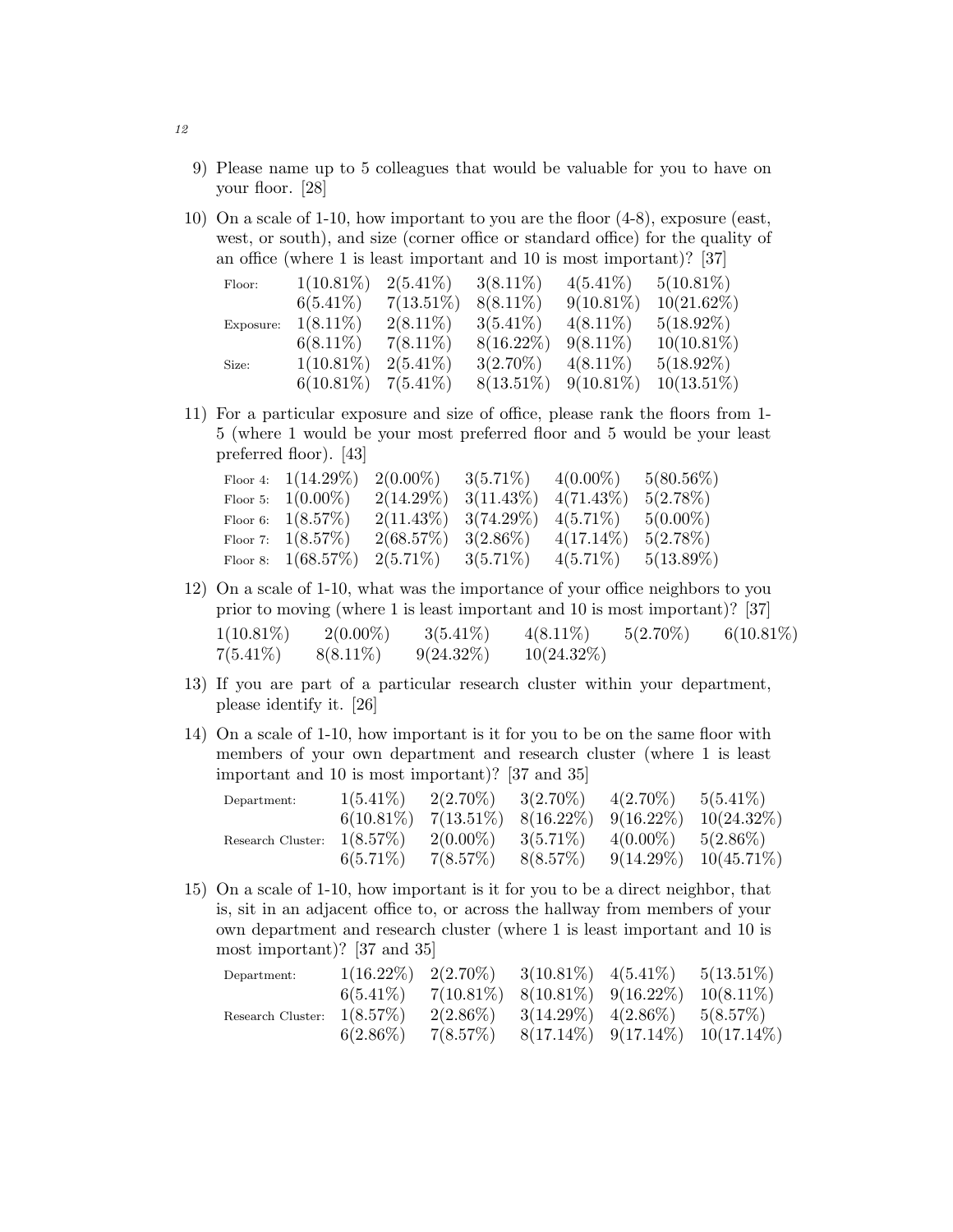16) At the time of your selection, how likely did you think you were to switch offices (where 1 corresponds to no switch and 10 corresponds to sure switch)? [36]

| $1(22.22\%)$ | $2(11.11\%)$ | $3(22.22\%)$ | $4(8.33\%)$ | $5(5.56\%)$  |
|--------------|--------------|--------------|-------------|--------------|
| $6(8.33\%)$  | $7(2.78\%)$  | $8(8.33\%)$  | $9(2.78\%)$ | $10(8.33\%)$ |

17) To what extent was your initial selection of a new office influenced by the possibility of ex-post trade, that is, by how desirable the office would be for others (where 1 corresponds to unimportant and 10 corresponds to very important)? [36]

|              |                         | $1(36.11\%) \quad 2(5.56\%) \quad 3(13.89\%)$ | $4(11.11\%) \quad 5(5.56\%)$ |              |
|--------------|-------------------------|-----------------------------------------------|------------------------------|--------------|
| $6(11.11\%)$ | $7(2.78\%)$ $8(5.56\%)$ |                                               | $9(5.56\%)$                  | $10(2.78\%)$ |

- 18) Did you exhaust your research account this past year? [34]
	- Yes  $(61.76\%)$ No (38.24%)
- 19) Did you exchange offices with anyone using your research account? [35]

| Yes              | $(11.43\%)$ |
|------------------|-------------|
| No               | $(77.14\%)$ |
| Tried but failed | $(11.43\%)$ |

20) Did you exchange offices with anyone without using your research account? [33]

| Yes              | $(6.06\%)$  |
|------------------|-------------|
| No               | $(81.82\%)$ |
| Tried but failed | $(12.12\%)$ |

- 21) We would appreciate it greatly if you could describe to us how you would made your decision of office in the space below. [29]
- 22) Suppose that an additional office were made available and auctioned off in the business school. Please specify your 3 top choices for the location of that office (in terms of floor - 4 through 8 and exposure - east, west, or south) and the maximal bid you would be willing to pay out of your research account in order to move from your current allocated office to the new available one. Thus, if you specify an amount X for any particular office, and all other bids fall below that, you would move to that office and pay X out of your research account. If any other bid surpasses X, you would stay in your current office. If several other colleagues would specify precisely the same X, we would randomly select one of you and exchange their office for X out of their research account.